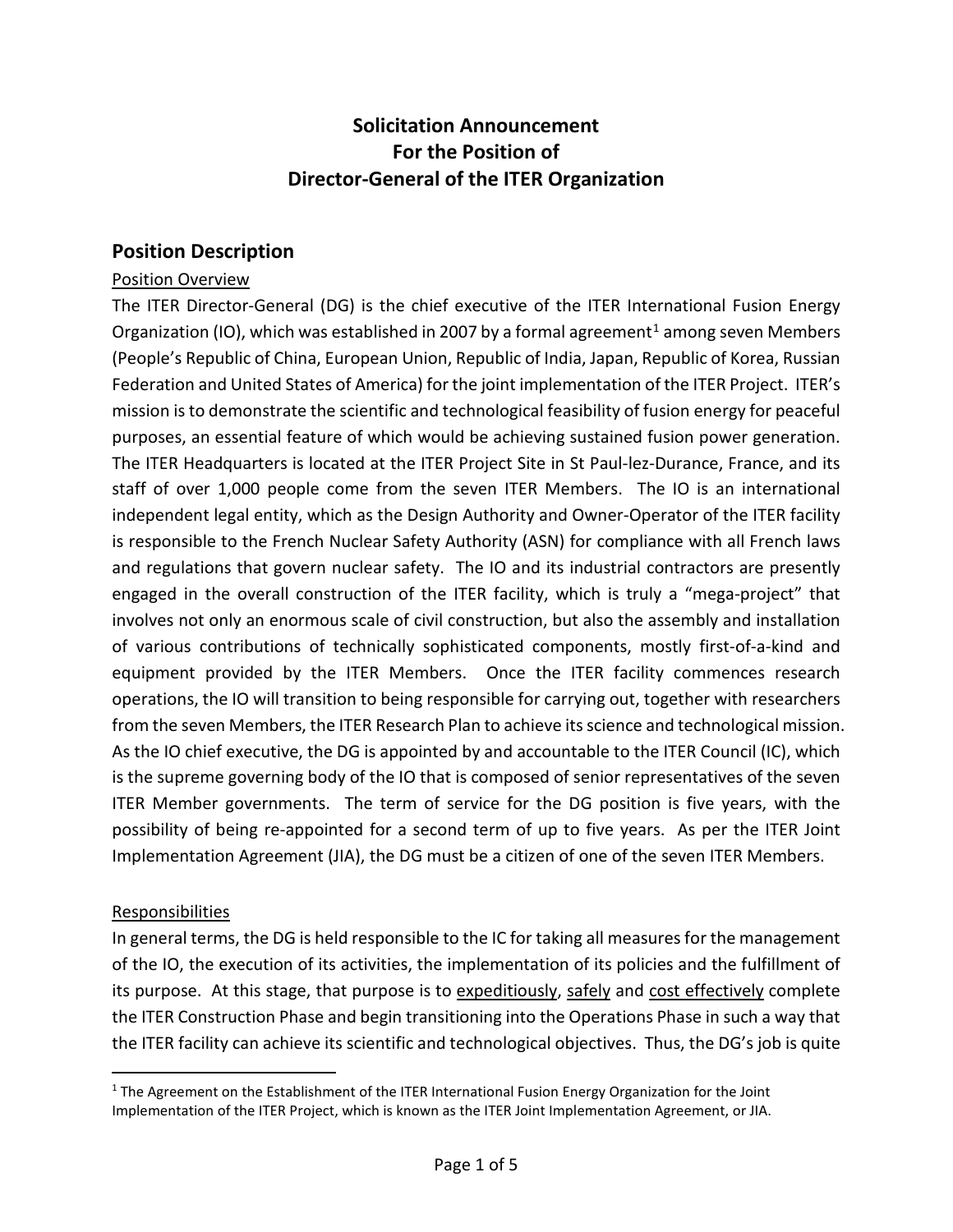comparable to running any extremely large (multi-billion Euro scale) international enterprise aimed at constructing and operating a complex research or industrial facility.

The DG is responsible for performing a wide range of duties that include:

- Exercising strategic vision and setting major priorities that will be necessary for the IO to deliver an ITER facility capable of and ready for achieving its scientific and technological mission in compliance with the JIA and IC directives.
- Keeping the IC and its advisory bodies informed in both a transparent and timely manner of the Project's progress and significant emerging/ongoing issues, as well as major risks and opportunities.
- Interacting with the IC Heads of Delegation and senior ITER Members' government officials in supporting the goals and interests of the Project and of the IO.
- Communicating and interacting with the ASN to ensure the IO's compliance with all applicable laws and regulatory requirements, while at the same time adhering to the ICapproved Project Baseline construction schedule. Related to this, the DG is also required to obtain all of the permits and licenses necessary for the construction, operation, and exploitation of the ITER facility in conformance with applicable French environmental, security, safety, and health regulations.
- Directing all ITER Construction Phase (and eventually Operations Phase) activities according to the IC-approved Overall Project (Baseline) Schedule and Overall Project (Baseline) Cost, and reporting progress (as measured by key project performance indices) to the IC. Implicit in this, the DG must make timely decisions within his/her authority on matters of a substantial managerial and technical nature that enable the on-time accomplishment of major construction schedule milestones within quality and nuclear safety requirements.
- Planning, coordinating and closely collaborating with the seven Members' Domestic Agencies (DAs), who are responsible for designing, manufacturing, testing and delivering various components and systems to the ITER Project Site.
- Fostering further collaboration and integration between the IO and Members' DAs in the spirit of "one project – one team."
- Organizing and supervising the integration, assembly, installation, testing and commissioning of an enormous number of components and systems, many of which are first-of-a-kind.
- Managing risks to the project's scope, schedule and cost in a quantitative, proactive manner. Devising and implementing appropriate risk mitigation strategies.
- Responding to emerging issues and opportunities with timely, pragmatic and effective solutions.
- Overseeing and guiding the implementation of appropriate Systems Engineering, Configuration Management and Quality Assurance programs.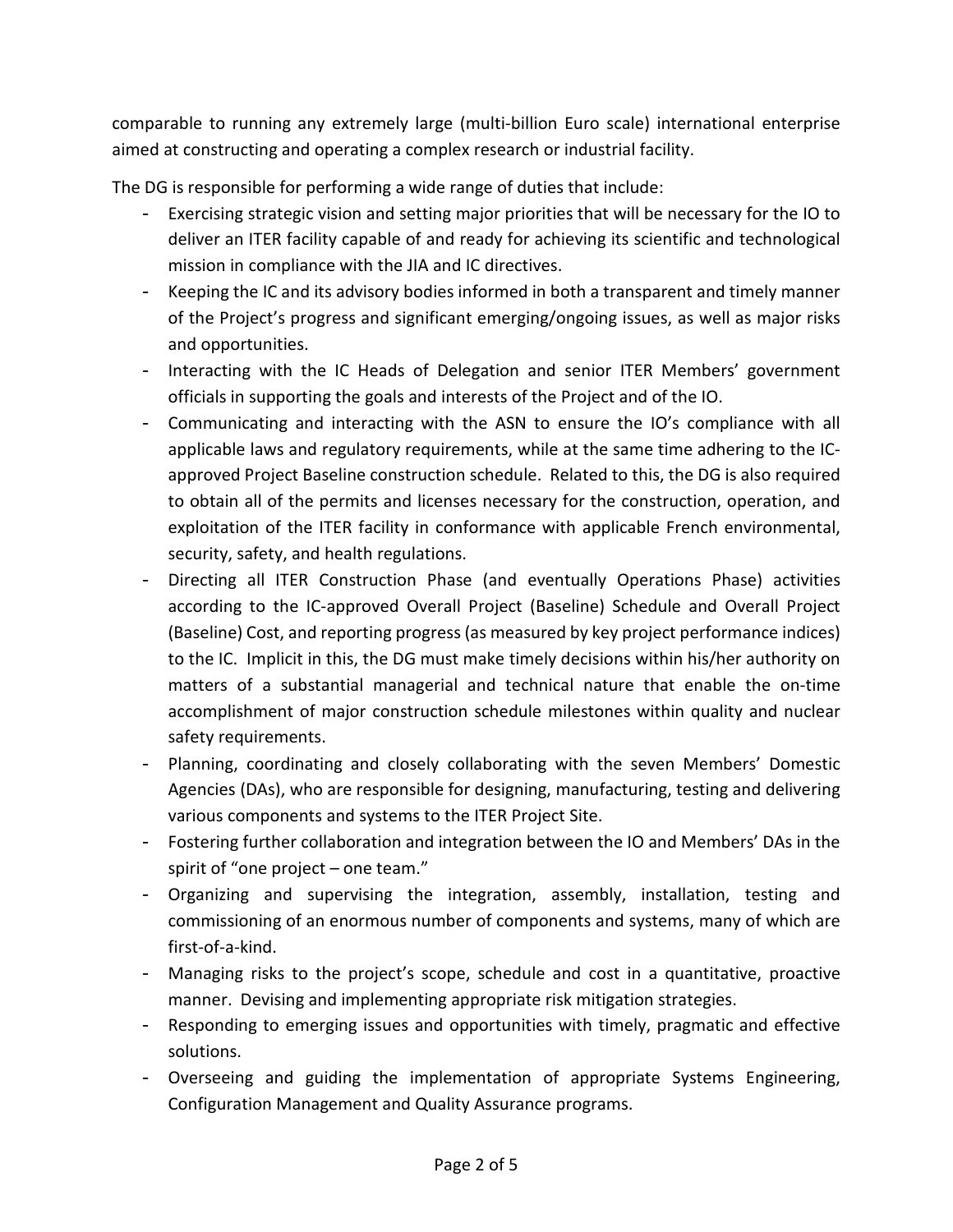- Overseeing the procurement and the performance of the IO's numerous industrial and support contractors who are engaged in the full range of Construction Phase activities.
- Recruiting, developing, retaining, organizing and leading a team of highly skilled and competent IO staff of various backgrounds and nationalities, in accordance with the IO Staff Regulations.
- Ensuring that the IO's various financial obligations are satisfied in a timely manner, such as maintaining the total budget for the Construction Phase and Operations Phase, preparing and submitting future annual budget estimates to the IC, updating the ITER Project Plan and Resource Estimates, and providing accurate financial reports to the IC.
- Promoting interaction and collaboration with national and international organizations in the field of nuclear energy, nuclear fusion and regulation, as well as among the relevant domestic and international fusion research programs of the Members and between such programs and the IO.
- Preparing experimental plans to guide machine operation and ensure a smooth transition from machine commissioning through First Plasma, and then further into operation and experimentation.

## Essential Skills and Qualifications

To be a competitive candidate for this position, applicants must have:

- A successful and proven track record of leading and directing one or more large construction project organizations that completed their planned scope and achieved their key performance parameters, with due respect of their authorized schedule and cost baselines.
- Broad international/multi-cultural experience and proven leadership ability in his/her previous positions, preferably in similar international or intergovernmental settings.
- Effective communication and coordination skills and demonstrated ability to represent the organization at the highest level with government officials, the media, a wide range of stakeholders, academic institutions, and various regulatory agencies. This includes the ability to effectively communicate in English, the official language of the ITER Project.
- Substantive scientific and managerial experience, with preference given to management of large and complex projects or international organizations that involved regulated nuclear construction and/or complicated technologies together with quality management (not necessarily in fusion research). Experience in interacting with industrial and/or nuclear safety regulatory authorities is also desirable.
- Experience in driving a project culture that underpins and maintains safe and secure working conditions and enforces the highest standard of safe, healthy, and secure work practices.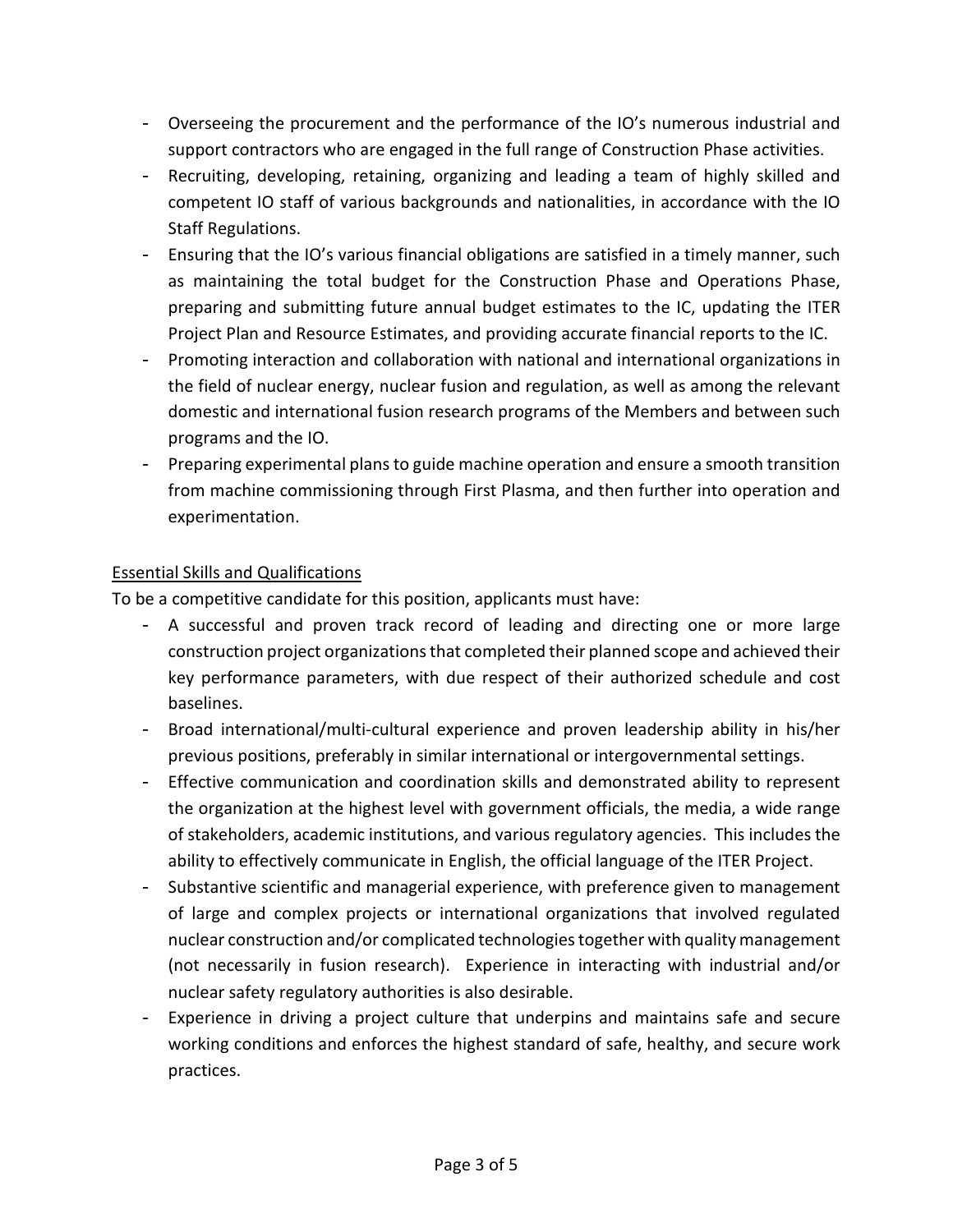- Proven top-level executive managerial skills characterized by approachability, accessibility, openness/transparency, personal integrity, persuasiveness, and the charisma to inspire loyalty of his/her subordinates and reach consensus with stakeholders.
- Experience in setting up and maintaining a healthy working environment by leadership style that can inspire people of various backgrounds and nationalities, and has high moral standards.
- Ability and willingness to delegate authority, solicit and consider the inputs and opinions of his/her subordinates with self-confidence, and make timely decisions as warranted.
- Capacity to communicate strategic direction to the IO staff and ensure full IO-DA organizational integration.

## Job Location and Travel Requirements

This position's primary work location will be at the ITER Headquarters in St Paul-lez-Durance, France. Although teleconferencing will be largely used in lieu of travel, travel to visit and confer with officials of the ITER Members' governments and Domestic Agencies will be necessary from time to time.

#### Compensation and Benefits

This position carries a competitive executive-level financial compensation and benefits package along with certain perquisites. Details will be shared with applicants who reach the interview stage.

# **Application Process**

# Application Content

Responsive applications shall be composed of a curriculum vitae (CV), along with a cover letter addressed to the ITER DG Recruitment Search Committee (SC). The CV must contain, at a minimum, the following information:

- Full name, contact information (postal address, e-mail address(es), telephone number(s)), and location and date of birth;
- Citizenship(s), native language, level of proficiency in English (and other languages);
- Summary of educational qualifications (each degree type and level, main course of study, date of completion, name of institution and location);
- Detailed chronological career history (with the dates having served in each position, starting with the most recent position) – it should describe major job responsibilities, numbers of personnel supervised, and significant achievements, especially those pertinent to the qualifications contained in the Position Description; and
- Self-assessment of main professional competencies.